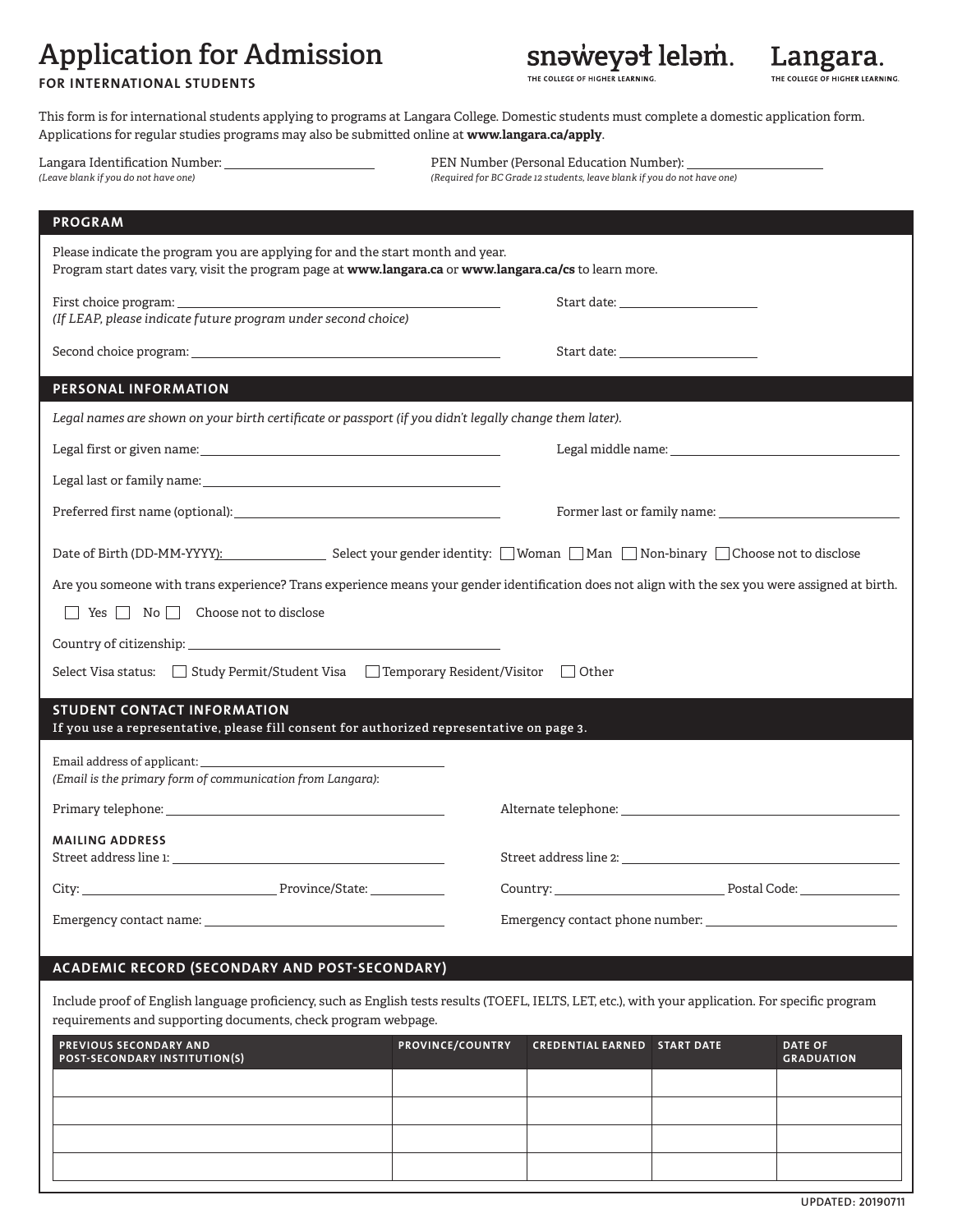# **Application for Admission**

## snəweyət leləm.

**FOR INTERNATIONAL STUDENTS**

### **COLLECTION, USE, AND DISCLOSURE OF STUDENT INFORMATION**

Langara College collects the information on this form under the authority of the College and Institute Act [RSBC 1996, Chapter 52, Section 41.1]. This information is needed, and will be used, for purposes that are consistent with activity necessary to the operation of the College and in compliance with the provisions of the Freedom of Information and Protection of Privacy Act [RSBC 1996, Chapter 165]. This information will be used for admission, registration, and maintenance of your student record. Information is shared with College Advancement and the Langara Students' Union.

The personal information you provide on this form may be shared with the Ministry of Education and will be used to verify your British Columbia Personal Education Number (PEN) or assign one to you. The personal information you provide and your PEN are used for authorized statistical and research purposes only.

For questions about the collection, use and disclosure of your personal information, contact Registrar and Enrolment Services at 604.323.5241 or the Dean of Continuing Studies at 604.323.5322.

#### **DECLARATION OF APPLICANT**

 $\Box$  By submitting this form I certify that a) I am the person named in "Personal Information" or that I am an agent acting on behalf of the applicant with their permission, and b) I agree to the following:

- I understand that the Authorized Representative is permitted to represent me up to and including my first day of classes only, unless stated otherwise on the attached Use of a Representative form (not applicable to LEAP students).
- All statements on this application and supporting documents are true and complete.
- I authorize Langara College to verify any information provided as part of this application.
- I understand that evidence of falsified documents or misrepresentation will result in the cancellation of my admission or registration.
- I understand that information about falsified documents is shared with other Canadian colleges and universities.
- I understand and acknowledge that it is my responsibility to be aware of, and comply with, all Langara College policies and procedures.
- I understand that Langara College reserves the right to request original documentation/transcripts at any time.
- In consideration of Langara College permitting me to participate in any program, I hereby release Langara College, its officers, employees, servants, agents, contractors, and subcontractors from any and all claims and waive any and all claims I may have now or in the future against Langara College, its officers, employees, servants, agents, contractors, and subcontractors that arise out of or are related in any way to my involvement in any program and all associated activities.
- I agree to purchase medical insurance if needed to cover my period of study.
- Admission is subject to assessment of qualifications and availability of seats. Admission to the College does not guarantee the availability of any individual course.

**Print name Date**

### **APPLICATION CHECKLIST**

Completed application form

Application fee (Note 1)

Official transcripts and graduation document(s) with certified English translations Note 2)

Official score report of English language test, if applicable (Note 3)

**Note 1:** The application fee is non-refundable. Please refer to Langara's refund policy, **www.langara.ca**, for more information.

**Note 2:** International students may submit electronic (scanned) copies of official documents, including official transcripts and graduation document(s), unless specified otherwise in specific program requirements. All scanned documents must be in PDF format, in colour, show the entire page, and include both sides (front and back, even if blank) of all pages. Original documents may be requested at any time. Students who fail to provide official documents as requested may have their application cancelled. Submitted documents will not be returned.

**Note 3:** Students applying to LEAP do not need to supply an English language test score.

#### **ADDITIONAL SERVICES**

For inquiries about the Langara Homestay Program, please visit **www.langara.ca/homestay** to learn more.

Submit completed application form with supporting documents and correct fee:

- Online through **[feeportal.langara.ca](https://feeportal.langara.ca/collections/international-applicants/products/application-for-all-programs-for-international-students)** (search for International Application)
- In person, with cash, cheque, Visa or MasterCard: Registrar and Enrolment Services (1st floor T building)
- By mail with cheque: Registrar & Enrolment Services, Langara College 100 West 49th Ave, Vancouver BC V5Y2Z6

Additional supporting documents can be sent to ieadmissions@langara.ca, unless specified differently on program webpage. If applying to LEAP only, please send to ieleap@langara.ca.